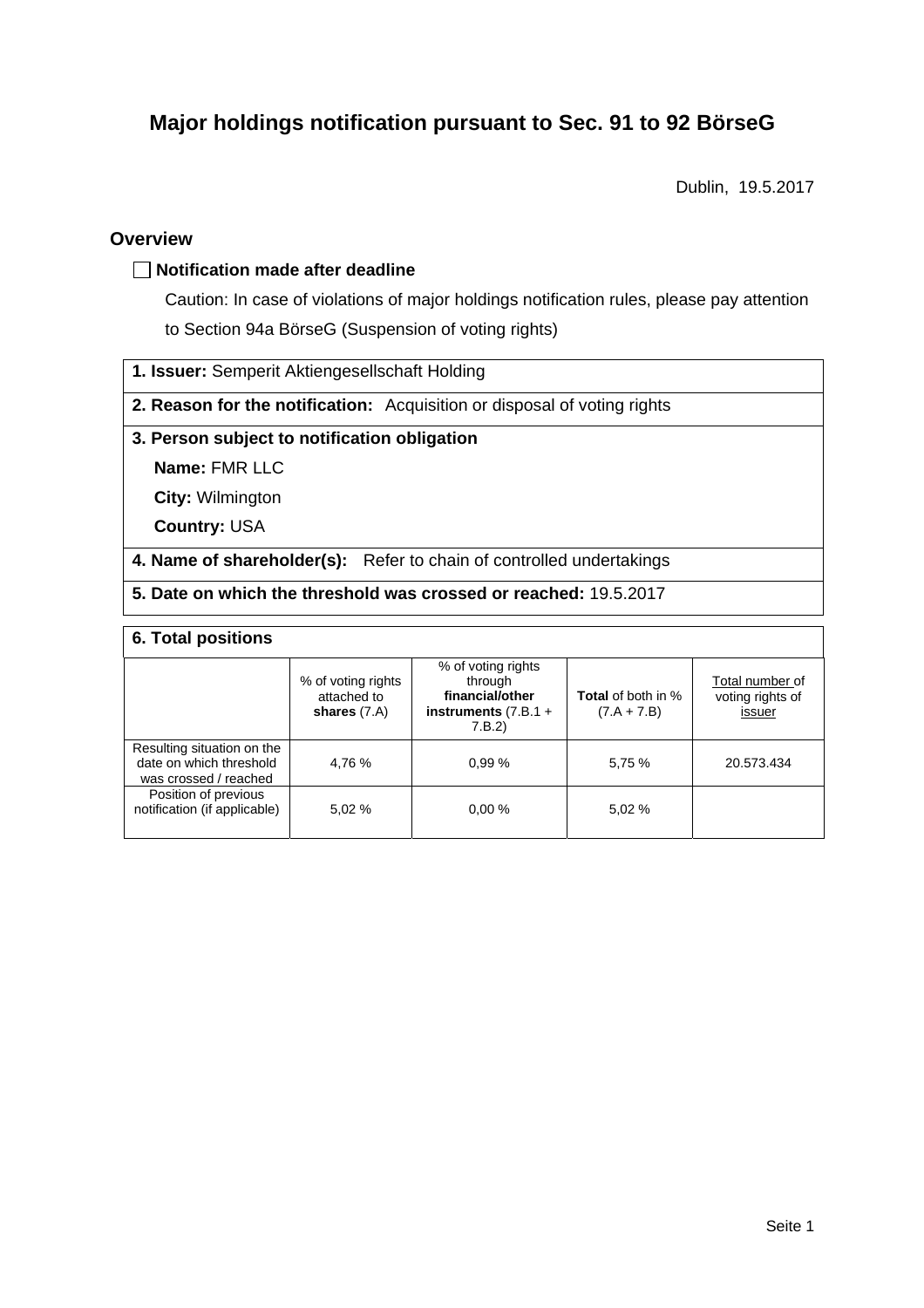## **Details**

### **7. Notified details of the resulting situation:**

| A: Voting rights attached to shares |                           |                             |                                  |                             |  |
|-------------------------------------|---------------------------|-----------------------------|----------------------------------|-----------------------------|--|
| <b>ISIN Code</b>                    |                           | Number of voting rights     | % of voting rights               |                             |  |
|                                     | Direct<br>(Sec 91 BörseG) | Indirect<br>(Sec 92 BörseG) | <b>Direct</b><br>(Sec 91 BörseG) | Indirect<br>(Sec 92 BörseG) |  |
| AT0000831706                        |                           | 978.740                     |                                  | 4,76 %                      |  |
| <b>SUBTOTAL A</b>                   | 978.740                   |                             | 4.76 %                           |                             |  |

| B 1: Financial / Other Instruments pursuant to Sec. 91a para. 1 No. 1 BörseG |                        |                            |                                                                                      |                    |  |
|------------------------------------------------------------------------------|------------------------|----------------------------|--------------------------------------------------------------------------------------|--------------------|--|
| Type of instrument                                                           | <b>Expiration Date</b> | Exercise Period            | Number of voting<br>rights that may be<br>acquired if the<br>instrument is exercised | % of voting rights |  |
| right to recall stock<br>on loan                                             | 19/05/2017             | no specific term<br>period | 203.494                                                                              | 0.99%              |  |
|                                                                              |                        | <b>SUBTOTAL B.1</b>        | 203.494                                                                              | 0.99%              |  |

| B 2: Financial / Other Instruments pursuant to Sec. 91a para. 1 No. 3 BörseG |                    |                    |                               |                            |                       |
|------------------------------------------------------------------------------|--------------------|--------------------|-------------------------------|----------------------------|-----------------------|
| Type of instrument                                                           | Expiration<br>Date | Exercise<br>Period | Physical /<br>Cash Settlement | Number of<br>voting rights | % of voting<br>rights |
|                                                                              |                    |                    |                               |                            |                       |
|                                                                              |                    |                    | <b>SUBTOTAL B.2</b>           |                            |                       |